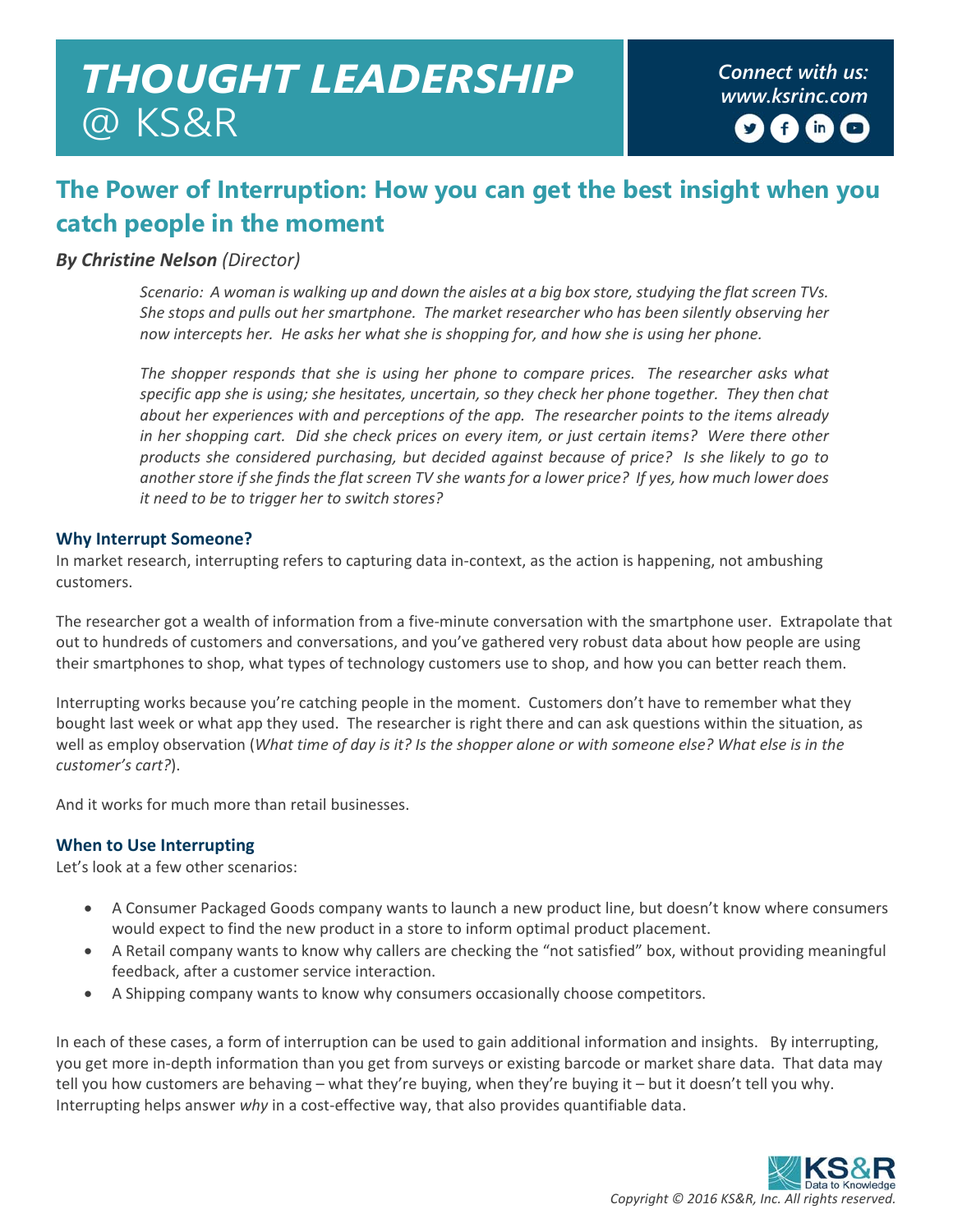#### **Types of Interrupting You Might Use**

While forms of interruption have been in the researcher's toolbox for a while, mobile technology has enabled innovation in the approaches available to us. The creative use of traditional or tech-enabled interruption enhances insights from online surveys, in-store research or purchased market data:

- 1. **Interception.** Like the consumer example of the TV shopper at a big-box store, interception can be used for B2B organizations as well. It involves a researcher catching a customer at the time of purchase to ask questions. The advantage here is that, as it's happening, you get information about why the purchaser has made his or her decisions. When you have hundreds of these data points you can start to paint a picture about purchase patterns and how better to reach your customers. The use of iPads or mobile phones for data collection, evaluation of stimuli, or to capture video, digital photos and recordings, elevate the insights gained from Interception.
- 2. **Mystery shopping.** When most people think of mystery shopping, they imagine a researcher browsing a store undercover, but there are many more applications. Researchers can pose as business customers to experience how customer service sets up a new account. They can call vendors to see how they answer product questions, or call competitors to see how their customer service compares to yours. The possibilities are endless.
- 3. **Auditing.** Occasionally, what companies hope is happening and what's really happening are two different things. In those cases, auditing is a key strategy. For example, a pharmaceutical company started a sampling program for doctors to hand out trial sizes of an over-the-counter product. They'd shipped out \$10,000 worth of samples but couldn't get a good sense from doctors how it was being distributed. A quick audit – phone calls by researchers to doctors' offices – determined how many samples had been given out and how many were remaining. Plus, additional questions helped researchers analyze the effectiveness of the program, and if, and in what circumstances, to try the sampling program again.
- 4. **Mobile surveys.** Using smartphone geo-fencing technology, researchers can now interrupt people as they go about their day – with their permission, of course. Survey panel members who agree to participate get real-time surveys when their phones' GPS indicates a certain action. For example, pregnant women who sign up to be on a panel may get a ping on their phone to answer a few questions when they walk into a children's retailer. The answers are fast and accurate because they're in-the-moment and since respondents have been pre-screened for demographic information, for the survey takers, the process is quick and easy. Add the capability to gather uploaded photos, videos and audio recordings as part of the process and you have powerful information while the shopper is still in the decision-making frame of mind.
- 5. **Online surveys.** Conducting surveys online is a standard these days, and technology enabled enhanced interruption here as well – both video open-ends and instant, virtual chats allow us to probe deeper around the "why." Video open-ends now seamlessly integrate into survey programming; they are engaging for respondents and help bring the insights to life in executive presentations. Instant, virtual chats allow a live online discussion to take place for tailored probing based on how a respondent answered the survey.

#### **Rich Data, on a Budget**

In Market Research today, online surveys are the cornerstone of quant methodologies. They are quick, effective, and inexpensive, and help companies gain insights from a large sample. In addition, buying already-existing market research reports can give you big-picture ideas about consumer and business-buying behaviors.